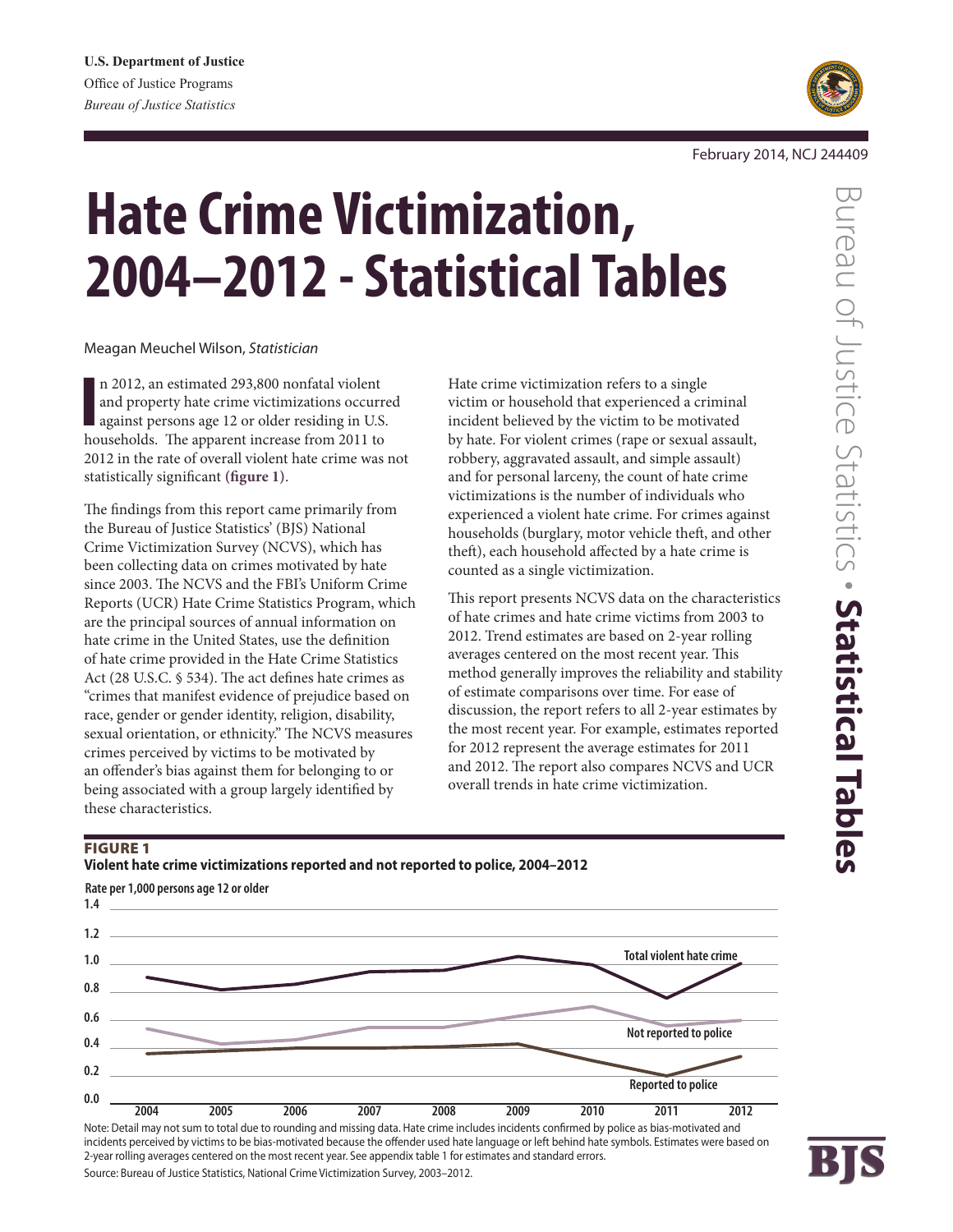# List of figures

FIGURE 1. **Violent hate crime victimizations reported and not reported to police, 2004–2012**

### List of tables

TABLE 1. **Hate crime victimizations, 2004–2012**

TABLE 2. **Victims' perceptions of offender bias in hate crimes, 2004, 2011, and 2012**

TABLE 3. **Hate and nonhate crime victimizations, by type of crime, 2004, 2011, and 2012**

TABLE 4. **Presence of weapons and injuries sustained in violent hate and nonhate crime victimizations, 2004–2012**

# List of appendix tables

APPENDIX TABLE 1. **Estimates and standard errors for figure 1: Violent hate crime victimizations reported and not reported to police, 2004–2012**

APPENDIX TABLE 2. **Population and total criminal victimization counts, 2004–2012**

APPENDIX TABLE 3. **Standard errors for table 1: Hate crime victimizations, 2004–2012**

APPENDIX TABLE 4. **Standard errors for table 2: Victims' perceptions of offender bias in hate crimes, 2004, 2011, and 2012**

APPENDIX TABLE 5. **Standard errors for table 3: Hate and nonhate crime victimizations, by type of crime, 2004, 2011, and 2012**

APPENDIX TABLE 6. **Standard errors for table 4: Presence of weapons and injuries sustained in violent hate and nonhate crime victimizations, 2004–2012**

FIGURE 2. **NCVS and UCR hate crime victimizations, 2004–2012**

TABLE 5. **Hate crime victimizations reported to police, 2004, 2011, and 2012**

TABLE 6. **Characteristics of violent hate crime victims, 2004, 2011, and 2012**

TABLE 7. **Characteristics of violent hate crime offenders as reported by victims, 2004, 2011, and 2012**

TABLE 8. **Hate crime victimizations recorded by the NCVS and UCR, 2004–2012**

APPENDIX TABLE 7. **Standard errors for table 5: Hate crime victimizations reported to police, 2004, 2011, and 2012**

APPENDIX TABLE 8. **Standard errors for table 6: Characteristics of violent hate crime victims, 2004, 2011, and 2012**

APPENDIX TABLE 9. **Standard errors for table 7: Characteristics of violent hate crime offenders as reported by victims, 2004, 2011, and 2012**

APPENDIX TABLE 10. **Standard errors for table 8: Hate crime victimizations recorded by the NCVS and UCR, 2004–2012**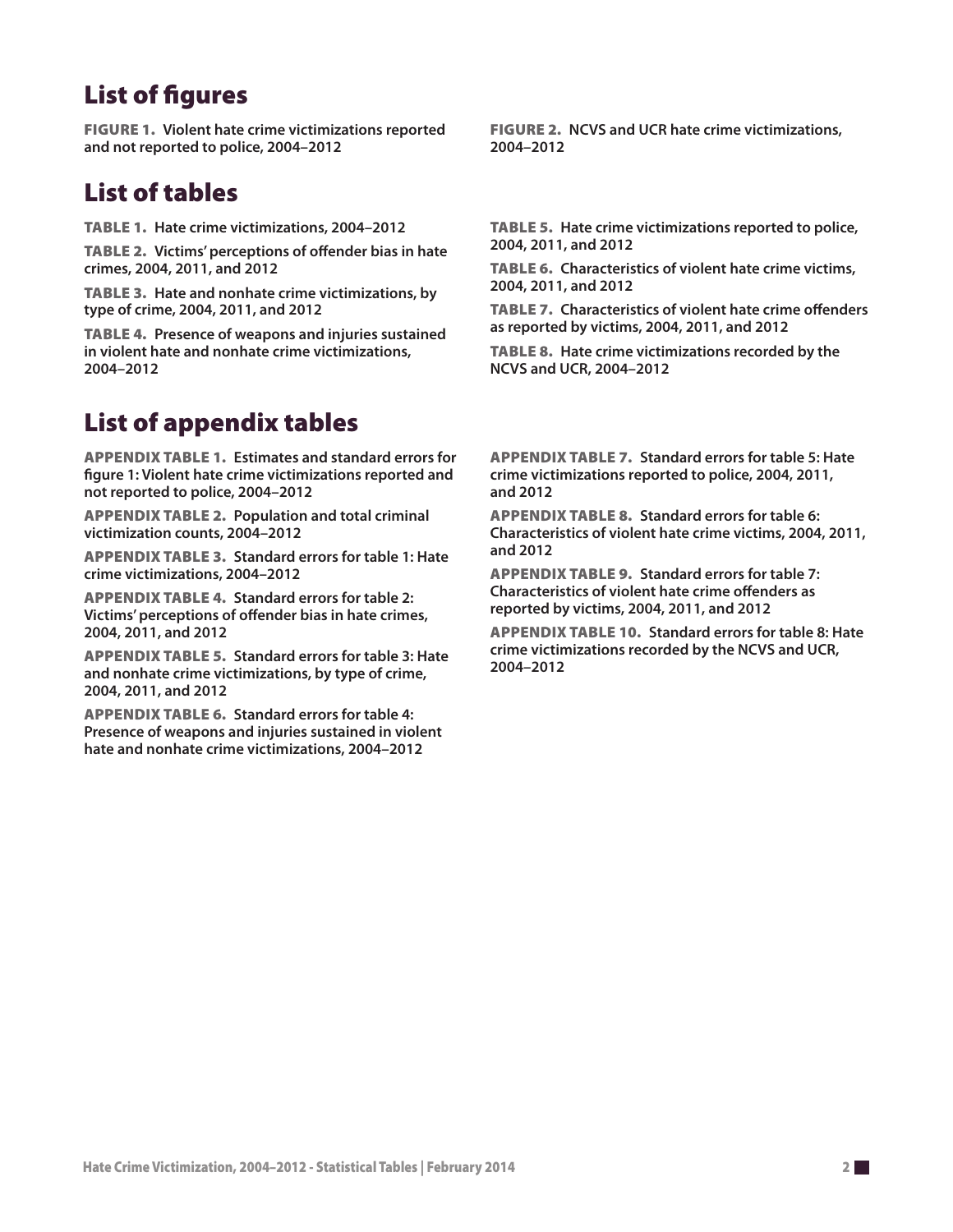#### **Number and rate of hate crimes**

- In 2012, hate crimes accounted for 1.2% of all victimizations and 4.2% of violent victimizations **(table 1)**.
- No statistically significant change was observed in either the number of total hate crimes or violent hate crimes that occurred from 2004 to 2012.
- After a decline from 2004 to 2005, the property hate crime victimization rate remained stable from 2005 to 2012.

#### **Hate crime motivation**

- Approximately 58% of hate crime victims reported more than one type of motivation in 2012 (not shown in table).
- In 2012, victims perceived that the offender was motivated by bias against the victim's ethnicity in 51% of hate crimes **(table 2)**. This was a statistically significant increase from 30% of hate crimes motivated by ethnicity bias in 2011 and 22% in 2004.
- The percentage of hate crimes motivated by religious bias was nearly three times higher in 2012 (28%) than in 2004 (10%), but did not have a statistically significant change from 2011 to 2012.

■ In 2009, Congress passed new legislation amending the Hate Crime Statistics Act to include hate crimes with evidence of bias against a particular gender or gender identity. BJS has been collecting information on hate crimes motivated by gender bias since 2003. The percentage of hate crimes motivated by gender bias was more than two times higher in 2011 (25%) and 2012 (26%) than in 2004 (12%).

#### **TABLE 2**

| Victims' perceptions of offender bias in hate crimes, 2004, |  |
|-------------------------------------------------------------|--|
| 2011, and 2012                                              |  |

| Offender bias                          | 2004 | 2011 | 2012 |
|----------------------------------------|------|------|------|
| Ethnicity <sup>a</sup>                 | 22%  | 30%  | 51%  |
| Race                                   | 58   | 58   | 46   |
| Associationb                           | 23   | 40   | 34   |
| Religion                               | 10   | 25   | 28   |
| Gender                                 | 12   | 25   | 26   |
| Sexual orientation                     | 22   | 19!  | 13   |
| <b>Disability</b>                      | 11   | 22   | 11   |
| Perceived characteristics <sup>c</sup> | 19   | 15!  | 7!   |

Note: Hate crime includes incidents confirmed by police as bias-motivated and incidents perceived by victims to be bias-motivated because the offender used hate language or left behind hate symbols. Estimates were based on 2-year rolling averages centered on the most recent year. Detail does not sum to total due to victims reporting more than one type of bias motivating the hate-related victimizations. See appendix table 4 for standard errors.

! Interpret with caution; estimate based on 10 or fewer cases, or the coefficient of variation is greater than 50%.

aMotivated by victim's ancestral, cultural, social, or national affiliation.

bMotivated by victim's association with people having certain characteristics.

cMotivated by offender's perception of victim's characteristics.

Source: Bureau of Justice Statistics, National Crime Victimization Survey, 2003–2012.

#### **TABLE 1 Hate crime victimizations, 2004–2012**

|       |               | Total hate crimes <sup>a</sup>                  |               | Violent hate crimes <sup>b</sup> |                                                         |         | Property hate crimes <sup>c</sup> |                                                          |  |
|-------|---------------|-------------------------------------------------|---------------|----------------------------------|---------------------------------------------------------|---------|-----------------------------------|----------------------------------------------------------|--|
| Year  | <b>Number</b> | Percent of total<br>victimizations <sup>d</sup> | <b>Number</b> | Rate <sup>e</sup>                | Percent of total<br>violent victimizations <sup>d</sup> | Number  | Rate <sup>t</sup>                 | Percent of total<br>property victimizations <sup>d</sup> |  |
| 2004  | 281,670       | $1.0\%$                                         | 220,060       | 0.9                              | 3.1%                                                    | 61,610  | 0.5                               | 0.3%                                                     |  |
| 2005  | 223,060       | 0.9                                             | 198,400       | 0.8                              | 2.9                                                     | 21,740  | 0.2                               | 0.1                                                      |  |
| 2006  | 230,490       | 0.8                                             | 211,730       | 0.9                              | 2.8                                                     | 15,830  | 0.1                               | 0.1                                                      |  |
| 2007  | 263,440       | 1.0                                             | 236,860       | 1.0                              | 3.1                                                     | 24,640  | 0.2                               | 0.1                                                      |  |
| 2008  | 266,640       | 1.1                                             | 241,800       | 1.0                              | 3.7                                                     | 22,890  | 0.2                               | 0.1                                                      |  |
| 2009  | 284,620       | 1.2                                             | 267,170       | 1.1                              | 4.4                                                     | 17,450! | 0.1                               | 0.1                                                      |  |
| 2010  | 273,100       | 1.3                                             | 255,810       | 1.0                              | 4.8                                                     | 17,290! | 0.1                               | 0.1                                                      |  |
| 20119 | 218,010       | 1.0                                             | 195,880       | 0.8                              | 3.6                                                     | 22,130  | 0.2                               | 0.1                                                      |  |
| 2012  | 293,790       | 1.2                                             | 263,540       | 1.0                              | 4.2                                                     | 30,250  | 0.2                               | 0.2                                                      |  |

Note: Hate crime includes incidents confirmed by police as bias-motivated and incidents perceived by victims to be bias-motivated because the offender used hate language or left behind hate symbols. Estimates were based on 2-year rolling averages centered on the most recent year. Numbers rounded to the nearest ten. See appendix table 2 for population data and appendix table 3 for standard errors.

! Interpret with caution; estimate based on 10 or fewer cases, or the coefficient of variation is greater than 50%.

aIncludes violent crimes, personal larceny, and household property crimes.

bIncludes rape or sexual assault, robbery, aggravated assault, and simple assault.

cIncludes household burglary, motor vehicle theft, and other theft.

dSee appendix table 2 for number of total victimizations.

ePer 1,000 persons age 12 or older.

f Per 1,000 households.

gDue to a revision in the public use file, 2011 victimization counts vary slightly from previous publications.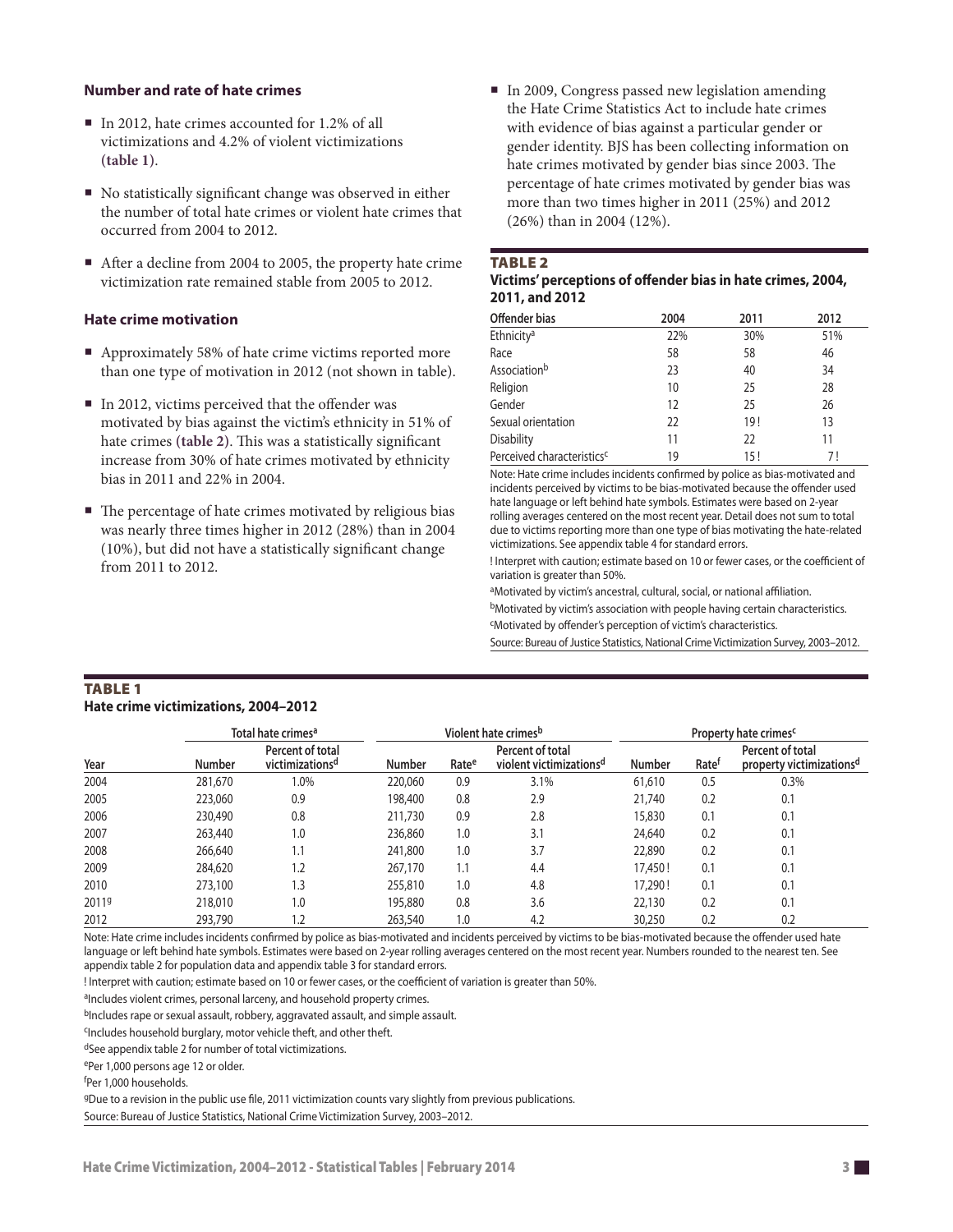#### **Differences between hate and nonhate crimes**

- Each year from 2004 to 2012, violent crimes accounted for a higher percentage of hate crimes than nonhate crimes **(table 3)**.
- $\blacksquare$  The percentage of hate crimes involving violence increased from 78% in 2004 to 90% in both 2011 and 2012. However, no statistically significant difference was observed in the percentage of hate crimes involving serious violence or simple assault in these years.
- In 2012, serious violent crime accounted for a higher percentage of all hate crime victimizations (27%) than nonhate crime victimizations (8%).
- In 2012, no statistically significant difference was observed between the percentage of violent hate crimes (30%) and violent nonhate crimes (31%) that involved serious violence (not shown in table).

#### **Weapons and injuries**

- In 2012, the offender had a weapon in at least 24% of violent hate crime victimizations **(table 4)**.
- No statistically significant difference was reported between the percentage of violent hate (24%) and violent nonhate (20%) crime victimizations in which the offender was known to have a weapon in 2012.
- The percentage of violent hate and violent nonhate crime victimizations in which the offender was known to have a weapon remained stable from 2011 to 2012.
- In 2012, the victim sustained an injury in about 20% of violent hate crime victimizations.
- No statistically significant difference was observed in 2012 between the percentage of violent hate (20%) and violent nonhate (24%) crime victimizations in which the victim sustained an injury.
- The percentage of violent hate and violent nonhate crime victimizations in which the victim sustained an injury remained stable from 2011 to 2012.

#### **TABLE 4**

#### **Presence of weapons and injuries sustained in violent hate and nonhate crime victimizations, 2004–2012**

|      | Presence of weapon |                             |      | Any injury sustained <sup>c</sup> |
|------|--------------------|-----------------------------|------|-----------------------------------|
| Year | Hate <sup>a</sup>  | <b>Nonhate</b> <sup>b</sup> | Hate | Nonhate <sup>d</sup>              |
| 2004 | 23%                | 23%                         | 19%  | 28%                               |
| 2005 | 16!                | 24                          | 17   | 27                                |
| 2006 | 18                 | 24                          | 31   | 28                                |
| 2007 | 21                 | 23                          | 26   | 28                                |
| 2008 | 20                 | 20                          | 18   | 24                                |
| 2009 | 28                 | 19                          | 16   | 25                                |
| 2010 | 30                 | 21                          | 12   | 27                                |
| 2011 | 25                 | 21                          | 21   | 26                                |
| 2012 | 24                 | 20                          | 20   | 24                                |

Note: Hate crime includes incidents confirmed by police as bias-motivated and incidents perceived by victims to be bias-motivated because the offender used hate language or left behind hate symbols. Estimates were based on 2-year rolling averages centered on the most recent year. See appendix table 6 for standard errors.

! Interpret with caution; estimate based on 10 or fewer cases, or the coefficient of variation is greater than 50%.

aPercentage of violent hate crime victims who did not know whether the offender had a weapon (5–15%) is not shown in table.

bPercentage of violent nonhate crime victims who did not know whether the offender had a weapon (6–8%) is not shown in table.

cIncludes minor injuries, rape injuries, and serious injuries (i.e., broken bones, lost teeth, internal injuries, loss of consciousness, and any unspecified injury requiring two or more days of hospitalization).

dPercentage of violent nonhate crime victims for whom it was unknown whether an injury was sustained (0.4% or less) is not shown in table.

Source: Bureau of Justice Statistics, National Crime Victimization Survey, 2003–2012.

#### TABLE<sub>3</sub>

#### **Hate and nonhate crime victimizations, by type of crime, 2004, 2011, and 2012**

|                                    | 2004 |         | 2011 |                | 2012 |                |
|------------------------------------|------|---------|------|----------------|------|----------------|
| Type of crime                      | Hate | Nonhate | Hate | <b>Nonhate</b> | Hate | <b>Nonhate</b> |
| Violent <sup>a</sup>               | 78%  | 26%     | 90%  | 24%            | 90%  | 25%            |
| Serious violent crime <sup>b</sup> |      |         | 29   |                |      |                |
| Simple assault                     |      | 10      | 6 I  | 16             | 63   |                |
| Property <sup>c</sup>              | 22%  | 73%     | 10%  | 75%            | 10%  | 75%            |

Note: Detail may not sum to total due to rounding. Hate crime includes incidents confirmed by police as bias-motivated and incidents perceived by victims to be bias-motivated because the offender used hate language or left behind hate symbols. Estimates were based on 2-year rolling averages centered on the most recent year. See appendix table 5 for standard errors.

aIncludes rape or sexual assault, robbery, aggravated assault, and simple assault.

bIncludes rape or sexual assault, robbery, and aggravated assault.

cIncludes burglary, motor vehicle theft, and other theft.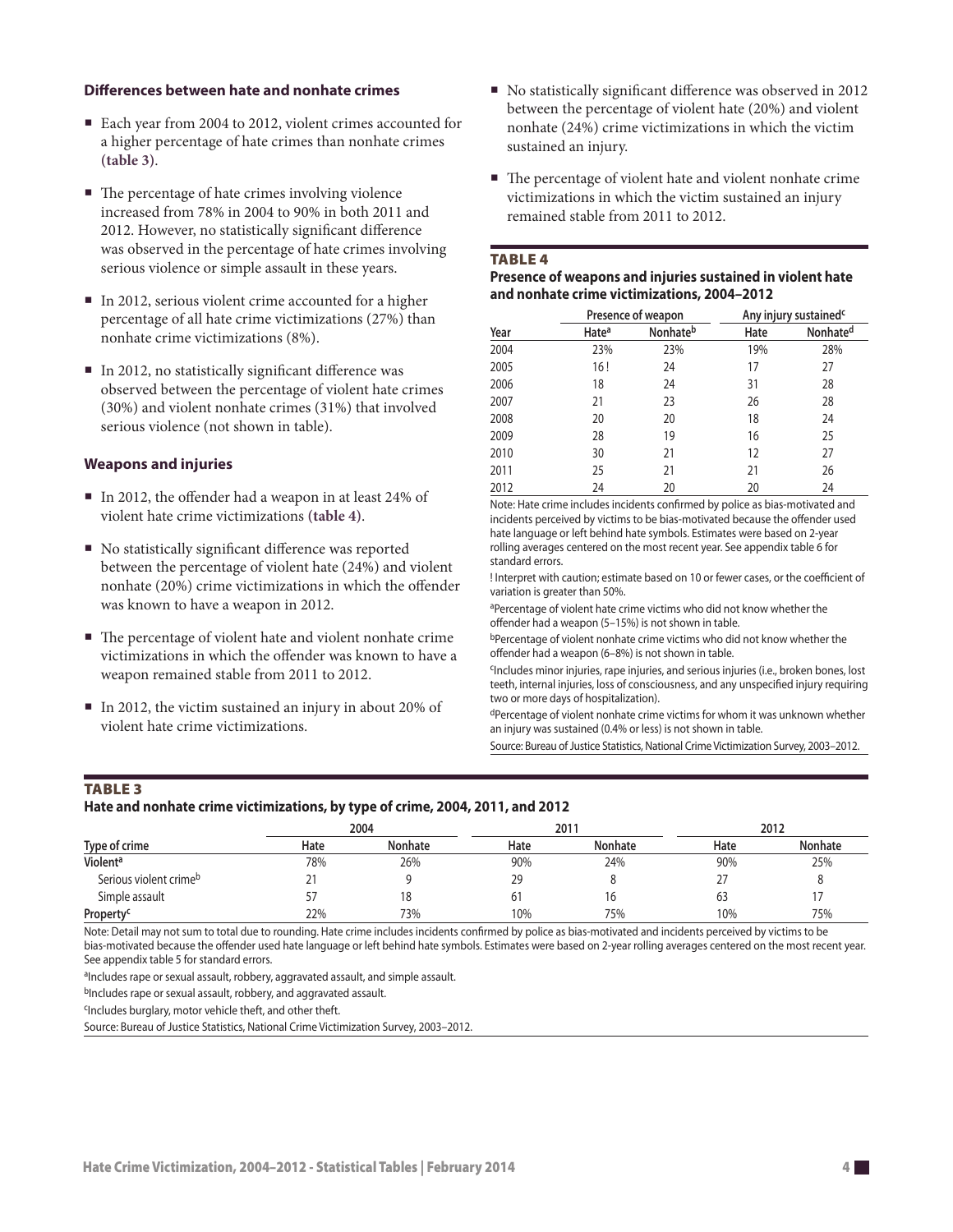#### **Hate crimes reported to the police**

■ An estimated 60% of total and violent hate crime victimizations were not reported to police in 2012 **(table 5)**. This was a slight\* decline from 2011, when about three-quarters of total (74%) and violent (73%) hate crime victimizations were not reported to police.

\*Differences described as slight or slightly passed a test at the 0.10 level of statistical significance (90% confidence level). Caution is required when comparing estimates not explicitly discussed in this report.

 Overall, the percentage of hate crime victimizations that resulted in the victim signing a complaint or the police making an arrest did not have a statistically significant change from 2011 to 2012.

#### TABLE<sub>5</sub>

#### **Hate crime victimizations reported to police, 2004, 2011, and 2012**

|                               | <b>Total</b> |      |      | Violent |      |      |
|-------------------------------|--------------|------|------|---------|------|------|
|                               | 2004         | 2011 | 2012 | 2004    | 2011 | 2012 |
| Reported <sup>a</sup>         | 45%          | 25%  | 34%  | 39%     | 26%  | 34%  |
| By victim                     | 26           | 16   | 22   |         | 16   | 21   |
| By someone elseb              | 20           |      | 12   | 25      | 10   | 12   |
| Not reported                  | 53%          | 74%  | 60%  | 59%     | 73%  | 59%  |
| Complaint signed <sup>c</sup> | 13%          | 11%  | 13%  | 16%     | 12%  | 14%  |
| Arrest made <sup>c</sup>      | 9%           | 6%   | 4%!  | 1%      | 6%!  | 4%!  |

Note: Detail may not sum to total due to rounding. Hate crime includes incidents confirmed by police as bias-motivated and incidents perceived by victims to be bias-motivated because the offender used hate language or left behind hate symbols. Hate crimes include violent crimes, personal larceny, and household property crimes. Estimates were based on 2-year rolling averages centered on the most recent year. See appendix table 7 for standard errors.

! Interpret with caution; estimate based on 10 or fewer cases, or the coefficient of variation is greater than 50%.

aPercentage of victims for whom it was unknown whether the police were notified (7% or less) is not shown in table.

bIncludes other household members; other officials, such as guards, apartment managers, and school officials; and others.

cPercentages based on all hate crime victimizations, including those in which the police were not notified or it was unknown whether the police were notified.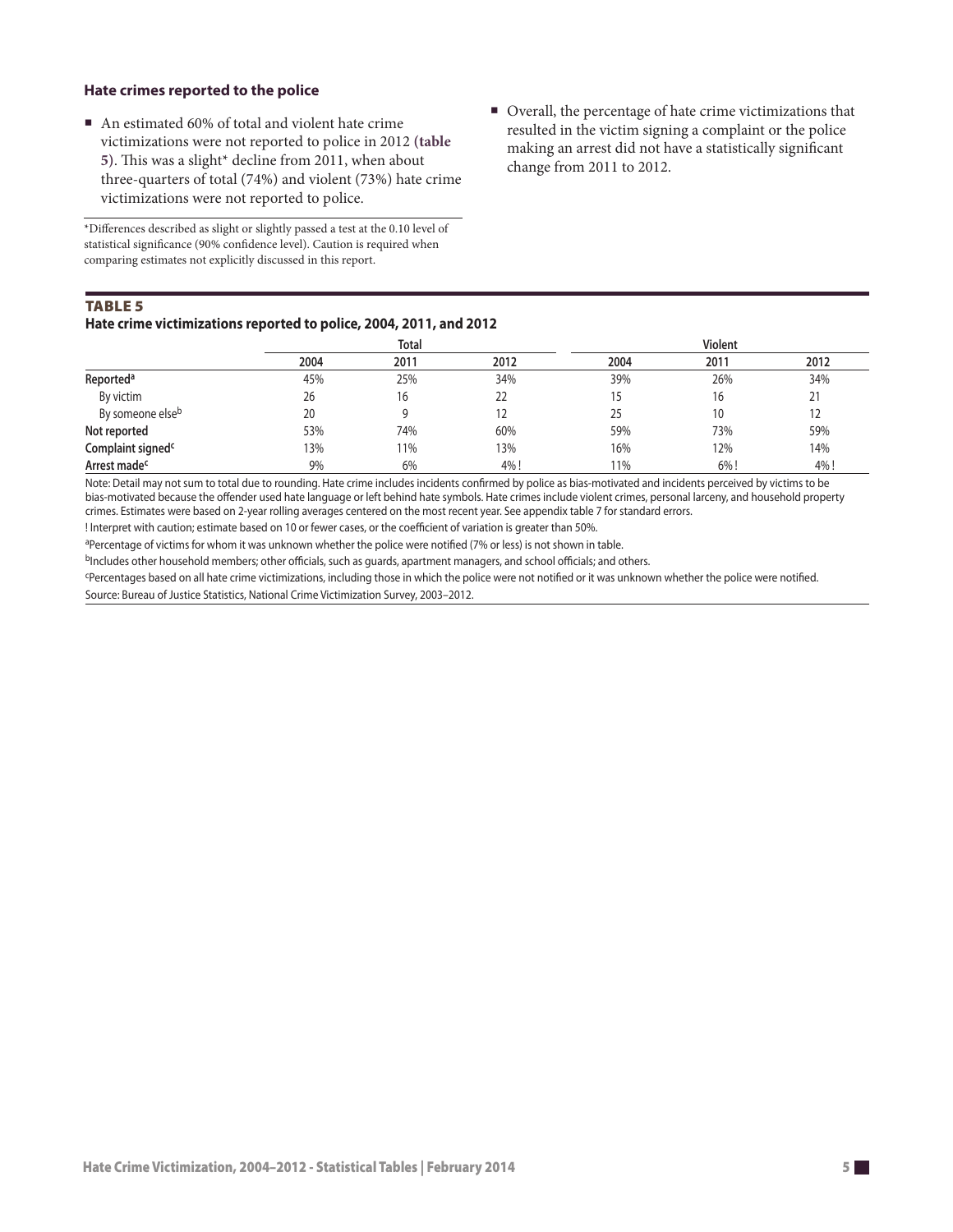#### **Violent hate crime victim and offender characteristics**

- From 2011 to 2012, rates of violent hate crime victimization did not have a statistically significant change for either males or females **(table 6)**.
- $\blacksquare$  In 2011, violent hate crime victimization rates were similar among white non-Hispanics, black non-Hispanics, and Hispanics. However, in 2012, Hispanics experienced a higher rate of violent hate crime victimization (2.0 victimizations per 1,000 residents) than whites (0.8 per 1,000) and a slightly higher rate than blacks (1.1 per 1,000).
- The rate of violent hate crime victimization against Hispanics more than tripled from 0.6 per 1,000 persons age 12 or older in 2011 to 2.0 per 1,000 in 2012.
- The rate of violent hate crime victimization increased for persons ages 18 to 24 (from 0.6 per 1,000 in 2011 to 2.0 in 2012) and for persons ages 50 to 64 (from 0.4 to 0.9 per 1,000), while the rate declined for persons ages 25 to 34 (from 1.6 to 0.7 per 1,000). Violent hate crime victimization rates for persons in all other age groups did not have a statistically significant change from 2011 to 2012.
- **Persons residing in households with an income greater** than \$50,000 per year experienced a higher rate of violent hate crime victimization in 2012 (1.0 per 1,000) than in 2011 (0.4 per 1,000).
- In both 2011 and 2012, persons living in households with an income of \$24,999 or less per year experienced the highest rate of violent hate crime victimization (2.1 per 1,000), compared to persons residing in all other households (1.0 or less per 1,0001).

#### **TABLE 6**

**Characteristics of violent hate crime victims, 2004, 2011, and 2012**

|                                     | Percent |      |      | Rate <sup>a</sup> |      |      |  |
|-------------------------------------|---------|------|------|-------------------|------|------|--|
| Victim characteristic               | 2004    | 2011 | 2012 | 2004              | 2011 | 2012 |  |
| Sex                                 | 100%    | 100% | 100% |                   |      |      |  |
| Male                                | 60      | 56   | 53   | 1.1               | 0.9  | 1.1  |  |
| Female                              | 40      | 44   | 47   | 0.7               | 0.7  | 0.9  |  |
| Race/Hispanic origin                | 100%    | 100% | 100% |                   |      |      |  |
| Whiteb                              | 74      | 64   | 52   | 1.0               | 0.7  | 0.8  |  |
| Black/African American <sup>b</sup> | 4!      | 13!  | 13   | 0.3!              | 0.9! | 1.1  |  |
| Hispanic/Latino                     | 17      | 12   | 30   | 1.2               | 0.6  | 2.0  |  |
| Other <sup>b,c</sup>                | 5!      | 10!  | 5!   | 0.9!              | 1.2! | 0.8! |  |
| Age                                 | 100%    | 100% | 100% |                   |      |      |  |
| $12 - 17$                           | 33      | 25   | 24   | 2.9               | 2.0  | 2.5  |  |
| $18 - 24$                           | 20      | 10   | 23   | 1.6               | 0.6  | 2.0  |  |
| $25 - 34$                           | 14      | 35   | 11   | 0.8               | 1.6  | 0.7  |  |
| $35 - 49$                           | 23      | 18   | 20   | 0.8               | 0.6  | 0.9  |  |
| $50 - 64$                           | 8       | 11   | 21   | 0.4               | 0.4  | 0.9  |  |
| 65 or older                         | 1!      | 1!   | 1!   | 0.1!              | 0.1! | 0.1! |  |
| Household income                    | 100%    | 100% | 100% |                   |      |      |  |
| \$24,999 or less                    | 33      | 38   | 32   | 1.5               | 1.9  | 2.1  |  |
| \$25,000-\$49,999                   | 23      | 15   | 15   | 0.9               | 0.6  | 0.8  |  |
| \$50,000 or more                    | 26      | 18   | 37   | 0.7               | 0.4  | 1.0  |  |
| Not reported                        | 17      | 28   | 16   | 0.7               | 0.7  | 0.6  |  |

Note: Detail may not sum to total due to rounding. Hate crime includes incidents confirmed by police as bias-motivated and incidents perceived by victims to be biasmotivated because the offender used hate language or left behind hate symbols. Violent hate crimes include rape or sexual assault, robbery, aggravated assault, and simple assault. Estimates were based on 2-year rolling averages centered on the most recent year. See appendix table 8 for standard errors.

! Interpret with caution; estimate based on 10 or fewer cases, or the coefficient of variation is greater than 50%.

aPer 1,000 persons age 12 or older in each category.

bExcludes persons of Hispanic or Latino origin.

<sup>c</sup>Includes persons identified as American Indian or Alaska Native; Asian, Native Hawaiian, or other Pacific Islander; and two or more races. Source: Bureau of Justice Statistics, National Crime Victimization Survey, 2003–2012.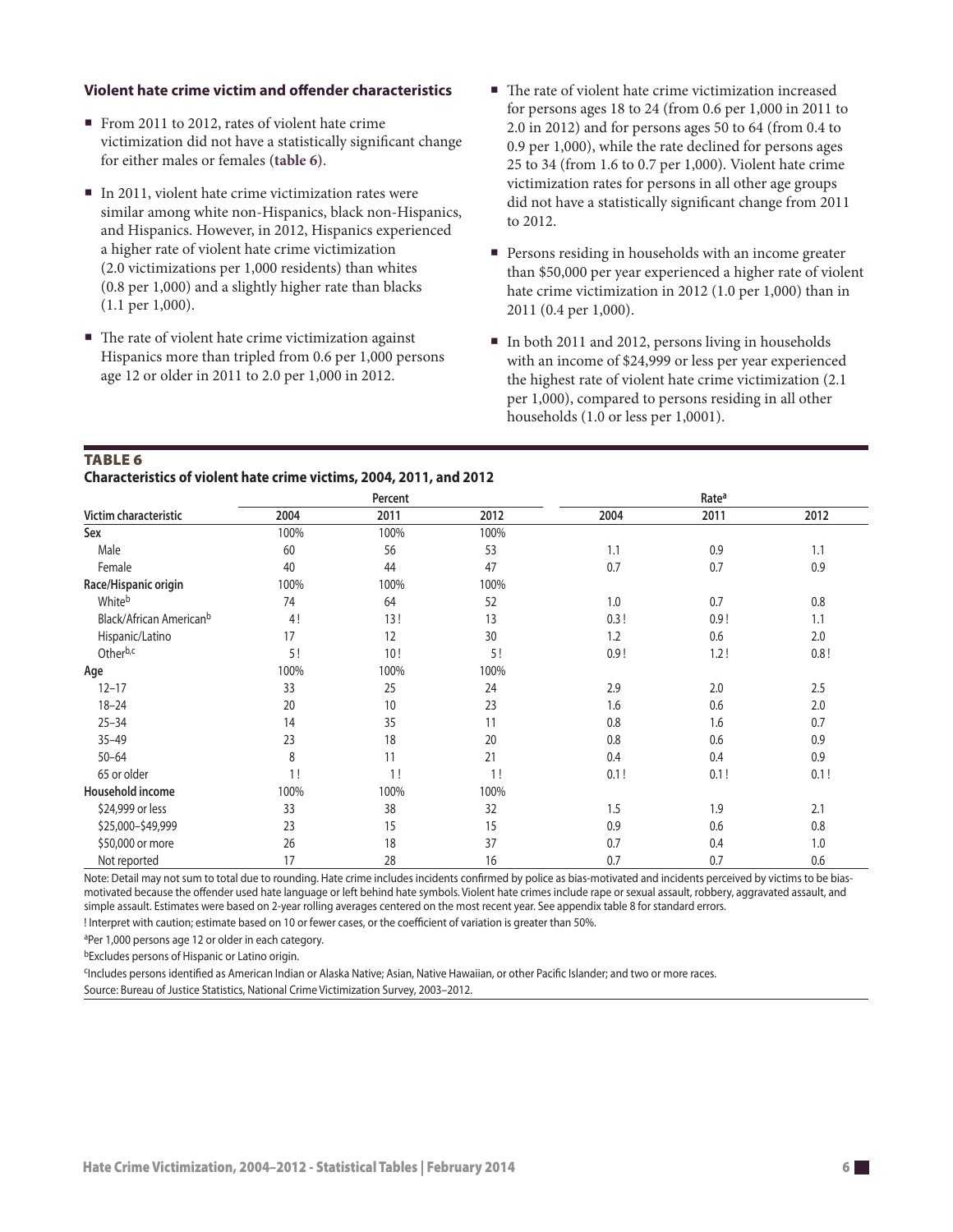- From 2011 to 2012, no statistically significant change was observed in the percentage of violent hate crimes committed by either a single offender or by multiple offenders **(table 7)**.
- In 2012, the percentage of violent hate crimes committed by a single offender (64%) was higher than the percentage committed by two or more offenders (34%).
- Each year from 2004 to 2012, victims reported that males committed the majority of violent hate crimes.
- The percentage of violent hate crime victims who perceived the offender to be white decreased from 58% in 2011 to 34% in 2012. However, the percentage of white offenders was similar in 2004 and 2012.

#### TABLE<sub>7</sub>

#### **Characteristics of violent hate crime offenders as reported by victims, 2004, 2011, and 2012**

| Offender characteristic             | 2004 | 2011 | 2012 |
|-------------------------------------|------|------|------|
| <b>Number of offenders</b>          | 100% | 100% | 100% |
| One                                 | 71   | 57   | 64   |
| Two or more                         | 27   | 42   | 34   |
| Unknown                             | 2!   | 1!   | 2!   |
| Sex                                 | 100% | 100% | 100% |
| Male                                | 66   | 65   | 61   |
| Female                              | 27   | 24   | 16   |
| Both male and female                | 3!   | 10!  | 8!   |
| Unknown                             | 3!   | 2!   | 15!  |
| Race                                | 100% | 100% | 100% |
| White                               | 30   | 58   | 34   |
| Black/African American              | 41   | 24   | 32   |
| Othera                              | 17   | 5!   | 17!  |
| Various races <sup>b</sup>          | 7!   | 7!   | 6!   |
| Unknown                             | 6!   | 6!   | 11!  |
| Age                                 | 100% | 100% | 100% |
| 17 or younger                       | 28   | 23   | 19   |
| $18 - 29$                           | 20   | 29   | 13   |
| 30 or older                         | 24   | 34   | 41   |
| Two or more age groups              | 22   | 8!   | 10   |
| Unknown                             | 6!   | 6!   | 17!  |
| Relationship to victim              | 100% | 100% | 100% |
| Intimate/family/casual acquaintance | 51   | 61   | 53   |
| Stranger                            | 39   | 33   | 40   |
| Unknown                             | 11!  | 6!   | 7!   |

Note: Detail may not sum to total due to rounding. Hate crime includes incidents confirmed by police as bias-motivated and incidents perceived by victims to be bias-motivated because the offender used hate language or left behind hate symbols. Violent hate crimes include rape or sexual assault, robbery, aggravated assault, and simple assault. Estimates were based on 2-year rolling averages centered on the most recent year. See appendix table 9 for standard errors.

! Interpret with caution; estimate based on 10 or fewer cases, or the coefficient of variation is greater than 50%.

aIncludes persons identified as American Indian or Alaska Native; Asian, Native Hawaiian, or other Pacific Islander; and two or more races.

bIncludes multiple offenders of two or more racial groups.

Source: Bureau of Justice Statistics, National Crime Victimization Survey, 2003–2012.

- The percentage of offenders ages 18 to 29 declined from 29% in 2011 to 13% in 2012. In 2012, persons age 30 and over made up the largest percentage of hate crime offenders (41%).
- In 2012, the percentage of violent hate crimes committed by someone known to the victim was slightly higher (53%) than the percentage committed by a stranger (40%).

#### **Hate crimes recorded by the NCVS and UCR**

- The FBI's UCR collects data on hate crimes known to the police. It includes offenses excluded from the NCVS, such as murder or nonnegligent manslaughter, intimidation, arson, vandalism, and crimes against institutions (e.g., churches, synagogues, and businesses). The NCVS collects data on hate crimes both reported and not reported to police and allows the victim to define whether a hate crime occurred.
- Hate crime victimizations recorded by the UCR declined steadily from 2008 to 2012 **(table 8)**. However, no statistically significant change was observed in NCVS hate crime victimizations reported to police from 2008 to 2012.
- UCR hate crime victimizations were lower in 2012 than in 2004. No statistically significant difference was observed between the number of NCVS hate crime victimizations reported to police in 2004 (127,390) and 2012 (98,460).

#### **TABLE 8**

#### **Hate crime victimizations recorded by the NCVS and UCR, 2004–2012**

|      | <b>NCVSa</b>              |                       |             |
|------|---------------------------|-----------------------|-------------|
| Year | Not reported<br>to police | Reported<br>to police | <b>UCRb</b> |
| 2004 | 148,020                   | 127,390               | 9,310       |
| 2005 | 116,500                   | 101,940               | 9,170       |
| 2006 | 122,120                   | 108,370               | 9,230       |
| 2007 | 152,680                   | 110,760               | 9,590       |
| 2008 | 155,090                   | 111,550               | 9,610       |
| 2009 | 171,150                   | 113,470               | 9,010       |
| 2010 | 189,390                   | 83,710                | 8,270       |
| 2011 | 161,970                   | 53,970                | 7,960       |
| 2012 | 177,130                   | 98,460                | 7,440       |

Note: Hate crime includes incidents confirmed by police as bias-motivated and incidents perceived by victims to be bias-motivated because the offender used hate language or left behind hate symbols. Estimates were based on 2-year rolling averages centered on the most recent year. Numbers rounded to the nearest ten. See appendix table 10 for standard errors.

aThe number of hate crime victimizations for which it was unknown whether the police were notified (6% or less) is not shown in table.

bIncludes murder/nonnegligent manslaughter, forcible rape, aggravated assault, simple assault, intimidation, other crimes against persons, robbery, burglary, larceny-theft, motor vehicle theft, arson, destruction/vandalism, other crimes against property, and crimes against society. Excludes crimes against juveniles. Source: Bureau of Justice Statistics, based on files provided by the FBI, Uniform Crime Reporting Program, Hate Crime Statistics, 2003–2012; and National Crime Victimization Survey, 2003–2012.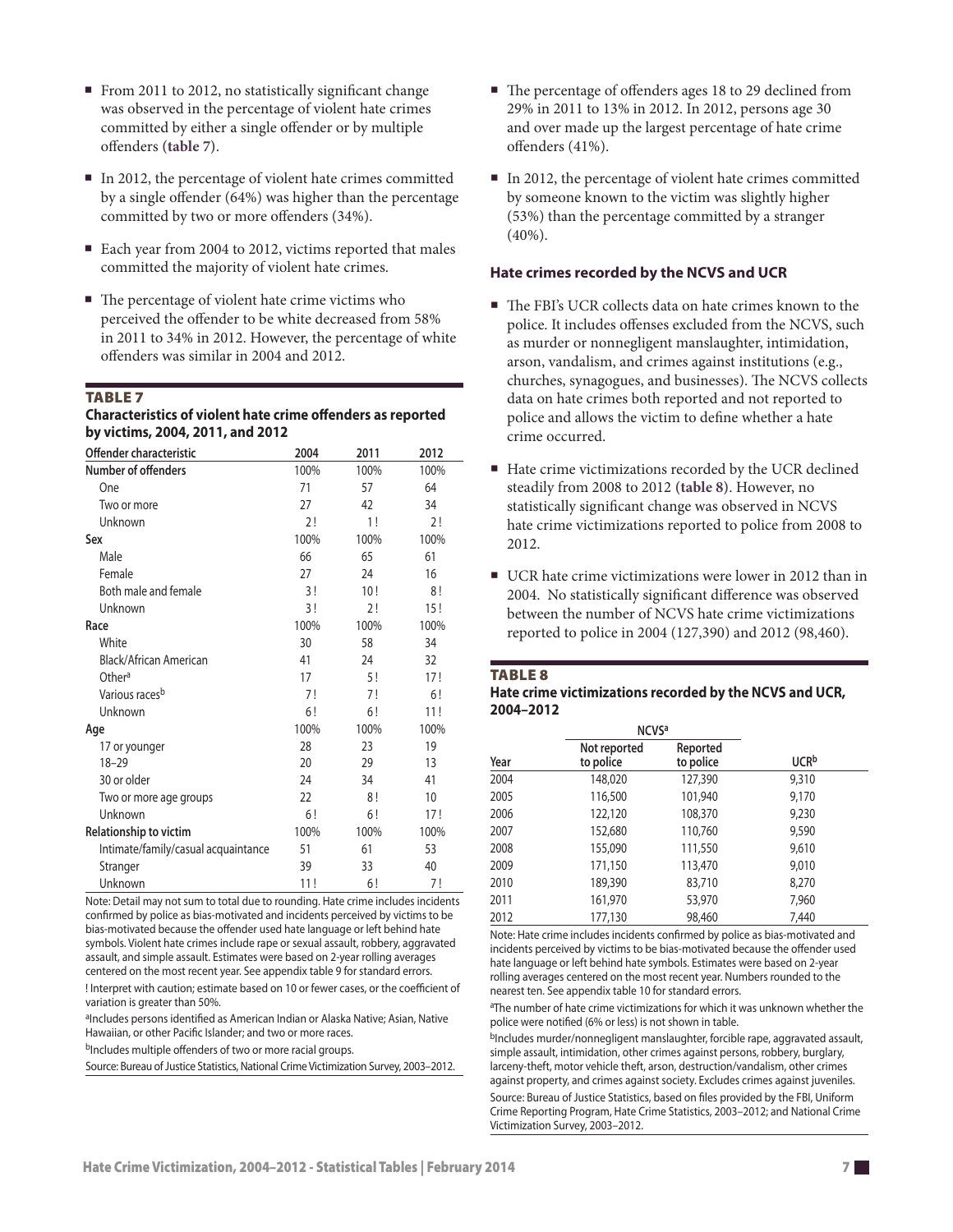- Based on data from the NCVS, persons age 12 or older experienced an annual average of 269,140 hate crime victimizations from 2004 to 2012, of which 105,890 were reported to police **(figure 2)**.
- According to the NCVS, an annual average of 14,380 hate crime victimizations were confirmed by police investigators from 2004 to 2012. This estimate was not statistically different from the FBI's UCR annual average number of hate crime victims (8,770) during the same period.

#### **FIGURE 2**

#### **NCVS and UCR hate crime victimizations, 2004–2012**

**Annual average victimizations**



Note: Hate crime includes incidents confirmed by police as bias-motivated and incidents perceived by victims to be bias-motivated because the offender used hate language or left behind hate symbols. Estimates were based on 10-year rolling averages due to small sample sizes. Numbers rounded to the nearest ten. Error bars on NCVS estimates are based on 95% confidence levels. The standard error for average annual victimizations is 40,701; reported to police is 24,180; and confirmed by police investigators is 8,345.

\*Includes murder/nonnegligent manslaughter, forcible rape, aggravated assault, simple assault, intimidation, other crimes against persons, robbery, burglary, larceny-theft, motor vehicle theft, arson, destruction/vandalism, other crimes against property, and crimes against society.

! Interpret with caution; estimate based on 10 or fewer cases, or the coefficient of variation is greater than 50%.

Source: Bureau of Justice Statistics, based on files provided by the FBI, Uniform Crime Reporting Program, Hate Crime Statistics, 2003–2012; and National Crime Victimization Survey, 2003–2012.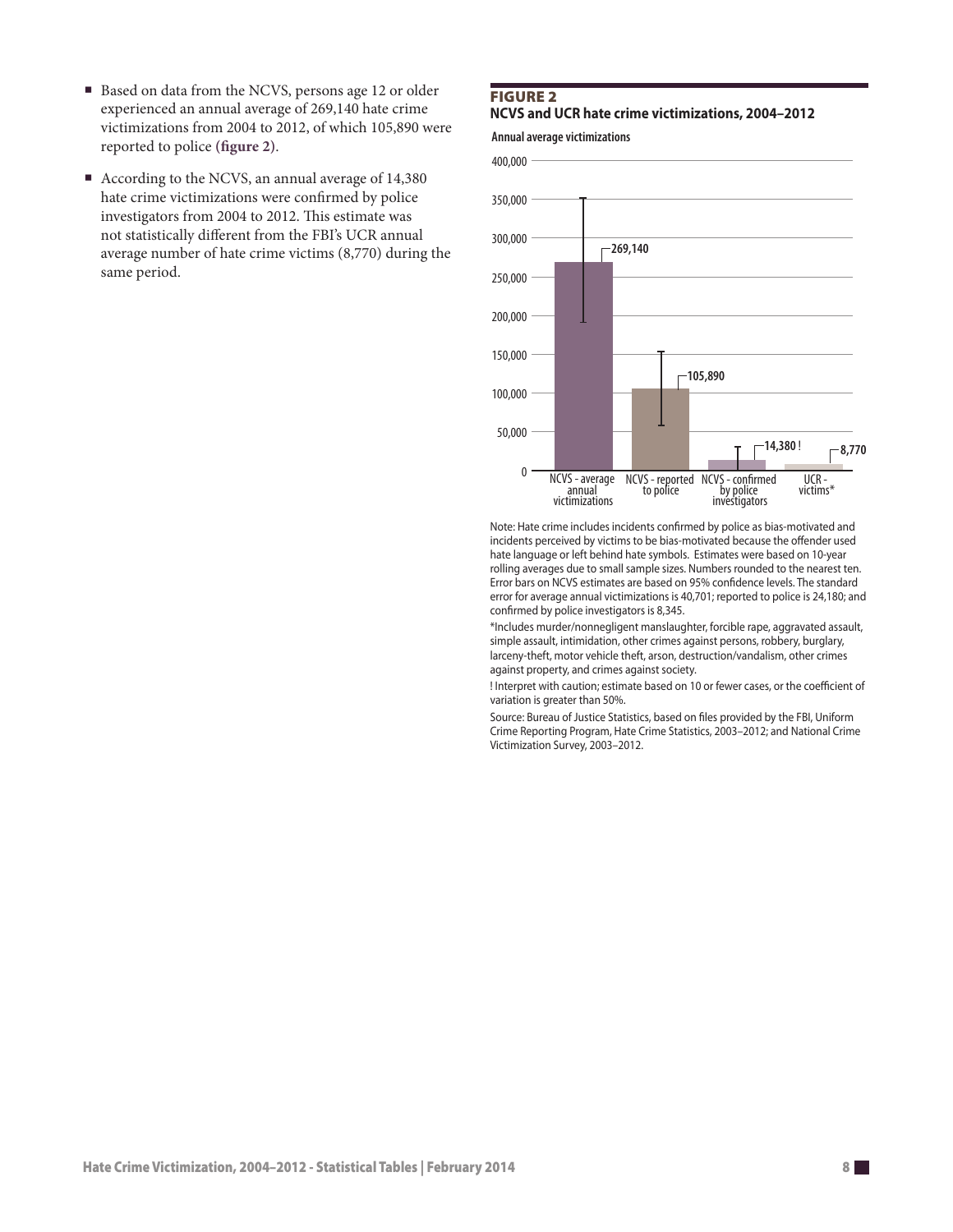# Methodology

#### **Survey coverage**

The National Crime Victimization Survey (NCVS) is an annual data collection conducted by the U.S. Census Bureau for the Bureau of Justice Statistics (BJS). The NCVS is a self-report survey in which interviewed persons are asked about the number and characteristics of victimizations experienced during the prior 6 months. The NCVS collects information on nonfatal personal crimes (rape or sexual assault, robbery, aggravated and simple assault, and personal larceny) and household property crimes (burglary, motor vehicle theft, and other theft) both reported and not reported to police. In addition to providing annual level and change estimates on criminal victimization, the NCVS is the primary source of information on the nature of criminal victimization incidents.

Survey respondents provide information about themselves (e.g., age, sex, race and Hispanic origin, marital status, education level, and income) and whether they experienced a victimization. Information is collected for each victimization incident about the offender (e.g., age, race and Hispanic origin, sex, and victim-offender relationship), characteristics of the crime (including time and place of occurrence, use of weapons, nature of injury, and economic consequences), whether the crime was reported to police, reasons the crime was or was not reported, and experiences with the criminal justice system.

The NCVS is administered to persons age 12 or older from a nationally representative sample of households in the United States. The NCVS defines a household as a group of members who all reside at a sampled address. Persons are considered household members when the sampled address is their usual place of residence at the time of the interview and when they have no usual place of residence elsewhere. Once selected, households remain in the sample for 3 years, and eligible persons in these households are interviewed every 6 months either in-person or over the phone, for a total of seven interviews.

Generally, all first interviews are conducted in-person. New households rotate into the sample on an ongoing basis to replace outgoing households that have been in the sample for the 3-year period. The sample includes persons living in group quarters, such as dormitories, rooming houses, and religious group dwellings, and excludes persons living in military barracks and institutional settings, such as correctional or hospital facilities, and the homeless. (For more information, see the *Survey Methodology* for *Criminal Victimization in the United States, 2008*, NCJ 231173, BJS web, May 2011.)

#### **Nonresponse and weighting adjustments**

In 2012, 92,390 households and 162,940 persons age 12 or older were interviewed for the NCVS. Each household was interviewed twice during the year. The response rate was 87% for households and 87% for eligible persons. Victimizations that occurred outside of the United States were excluded from this report. In 2012, less than 1% of the unweighted victimizations occurred outside of the United States and were excluded from the analyses.

Estimates in this report use data from the 2003 to 2012 NCVS data files, weighted to produce annual estimates of victimization for persons age 12 or older living in U.S. households. Because the NCVS relies on a sample rather than a census of the entire U.S. population, weights are designed to inflate sample point estimates to known population totals and to compensate for survey nonresponse and other aspects of the sample design.

The NCVS data files include both household and person weights. The household weight is commonly used to calculate estimates of property crimes, such as motor vehicle theft or burglary, which are identified within the household. Person weights provide an estimate of the population represented by each person in the sample. After proper adjustment, both household and person weights are also typically used to form the denominator in calculations of crime rates.

The victimization weights used in this analysis account for the number of persons present during an incident and for high-frequency repeat victimizations (or series victimizations). Series victimizations are similar in type but occur with such frequency that a victim is unable to recall each individual event or describe each event in detail. Survey procedures allow NCVS interviewers to identify and classify these similar victimizations as series victimizations and to collect detailed information on only the most recent incident in the series.

The weight counts series incidents as the actual number of incidents reported by the victim, up to a maximum of ten incidents. Including series victimizations in national rates results in rather large increases in the level of violent victimization. However, trends in violence are generally similar regardless of whether series victimizations are included.

In 2012, series incidents accounted for about 1% of all victimizations and 4% of all violent victimizations. Weighting series incidents as the number of incidents up to a maximum of ten produces more reliable estimates of crime levels, while the cap at ten minimizes the effect of extreme outliers on the rates. Additional information on the series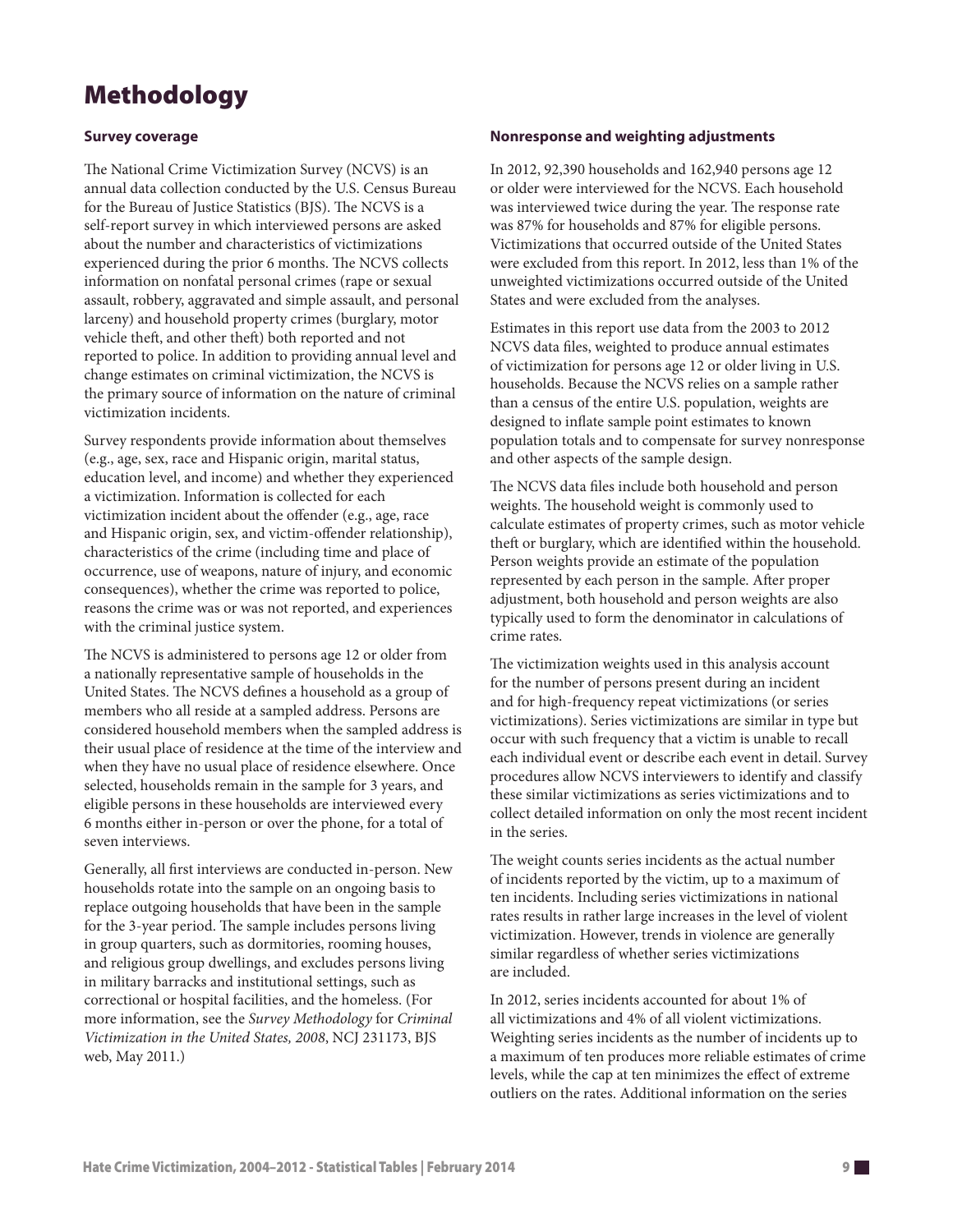enumeration is detailed in the report *Methods for Counting High Frequency Repeat Victimizations in the National Crime Victimization Survey*, NCJ 237308, BJS web, April 2012.

Due to slight revisions in the public use file weights, 2011 victimization estimates may vary slightly from previous publications. These differences were determined to be statistically insignificant changes.

#### **Standard error computations**

When national estimates are derived from a sample, as with the NCVS, caution must be taken when comparing one estimate to another estimate or when comparing estimates over time. Although one estimate may be larger than another, estimates based on a sample have some degree of sampling error. The sampling error of an estimate depends on several factors, including the amount of variation in the responses and the size of the sample. When the sampling error around an estimate is taken into account, the estimates that appear different may not be statistically different.

One measure of the sampling error associated with an estimate is the standard error. The standard error can vary from one estimate to the next. In general, for a given metric, an estimate with a smaller standard error provides a more reliable approximation of the true value than an estimate with a larger standard error. Estimates with relatively large standard errors are associated with less precision and reliability and should be interpreted with caution.

In order to generate standard errors around numbers and estimates from the NCVS, the Census Bureau produced generalized variance function (GVF) parameters for BJS. The GVFs take into account aspects of the NCVS complex sample design and represent the curve fitted to a selection of individual standard errors based on the Jackknife Repeated Replication technique. The GVF parameters were used to generate standard errors for each point estimate (e.g., counts, percentages, and rates) in this report.

In this report, BJS conducted tests to determine whether differences in estimated numbers and percentages were statistically significant once sampling error was taken into account. Using statistical programs developed specifically for the NCVS, BJS tested the significance of all comparisons in the text. The Student's t-statistic was the primary test procedure, which tests the difference between two sample estimates. To ensure that the observed differences between estimates were larger than might be expected due to sampling variation, the significance level was set at the 95% confidence level. Differences described as slight or slightly passed a test at the 0.10 level of statistical significance (90% confidence level). Caution is required when comparing estimates not explicitly discussed in this report.

Data users can use the estimates and the standard errors of the estimates provided in this report to generate a confidence interval around the estimate as a measure of the margin of error. The following example illustrates how standard errors can be used to generate confidence intervals:

According to the NCVS, in 2012, the violent hate crime victimization rate among persons age 12 or older was 1.0 per 1,000 persons (see table 1). Using the GVFs, BJS determined that the estimate has a standard error of 0.1 (see appendix table 3). A confidence interval around the estimate was generated by multiplying the standard errors by ±1.96 (the t-score of a normal, two-tailed distribution that excludes 2.5% at either end of the distribution). Therefore, the 95% confidence interval around the 1.0 estimate from 2012 is  $1.0 \pm (0.1 \text{ X } 1.96)$  or  $(0.8 \text{ to } 1.2)$ . In other words, if different samples using the same procedures were taken from the U.S. population in 2012, 95% of the time the violent hate crime victimization rate would fall between 0.8 and 1.2 per 1,000 persons.

In this report, a coefficient of variation (CV) for all estimates, representing the ratio of the standard error to the estimate, was also calculated for all estimates. CVs provide a measure of reliability and a means to compare the precision of estimates across measures with differing levels or metrics. In cases where the CV was greater than 50%, or the unweighted sample had 10 or fewer cases, the estimate was noted with a "!" symbol (Interpret data with caution; estimate based on 10 or fewer sample cases, or the coefficient of variation is greater than 50%).

#### **Uniform Crime Reports (UCR)**

The UCR Hate Crime Statistics Program captures information about the types of bias that motivate hate crimes, the nature of the offenses, and some information about the victims and offenders by attaching the collection of hate crime statistics to the established UCR data collection procedures. The hate crime data presented here comprise a subset of information that law enforcement agencies submit to the UCR program.

Crimes reported to the FBI involve those motivated by biases based on race, religion, sexual orientation, ethnicity/ national origin, and disability. Forthcoming data collection changes will allow the reporting of crimes motivated by gender and gender identity bias, as well as crimes committed by and directed against juveniles. The victim of a hate crime may be an individual, business, institution, or society as a whole. In UCR data, law enforcement specifies the number of offenders and, when possible, the race of the offender or offenders as a group. Agencies that participated in the Hate Crime Statistics Program in 2012 represented nearly 249 million residents, or 79.3% percent of the nation's population, covering 48 states and the District of Columbia.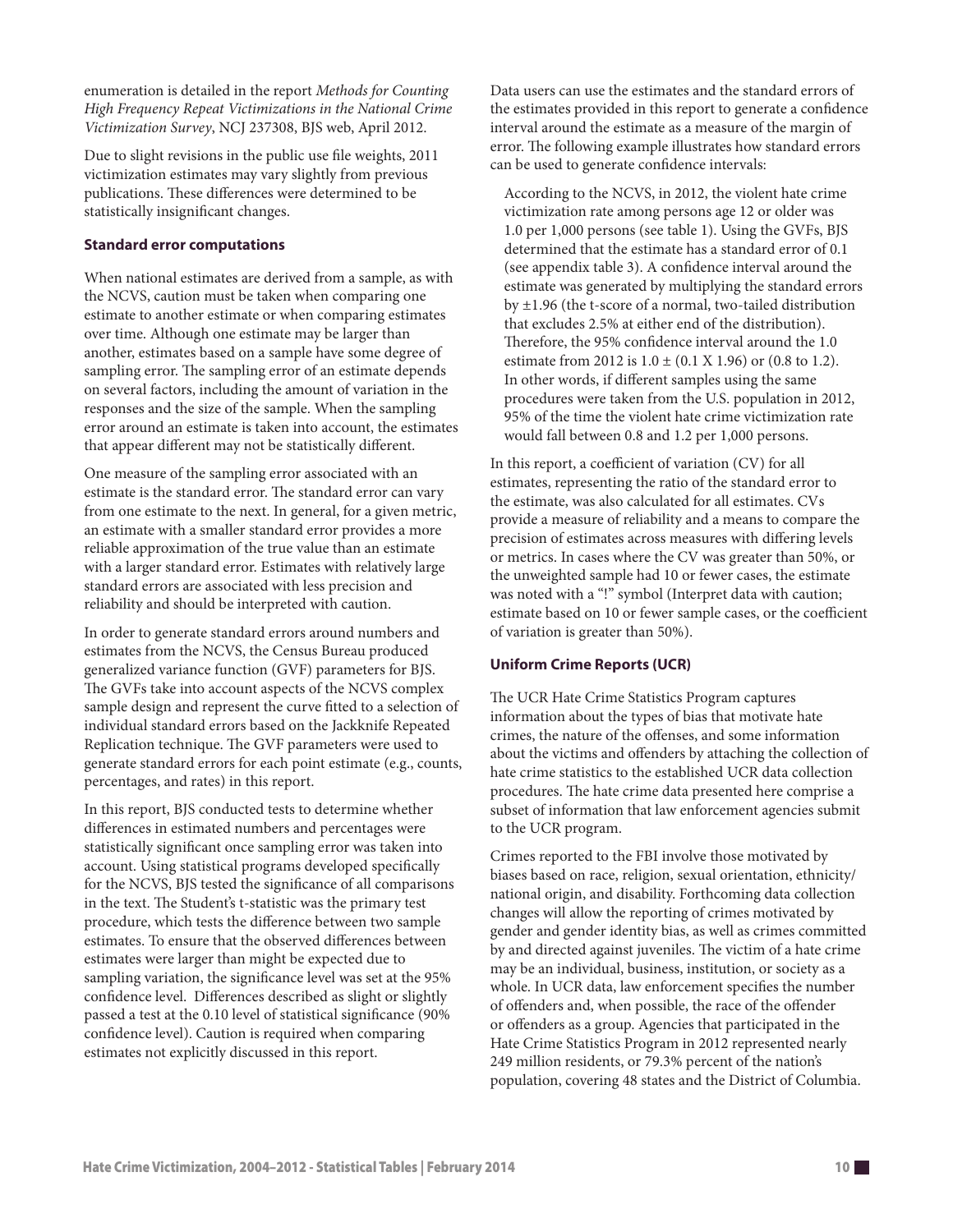#### **Hate crime legislation**

On April 23, 1990, Congress passed the Hate Crime Statistics Act, which requires the Attorney General to collect data "about crimes that manifest evidence of prejudice based on race, religion, sexual orientation, or ethnicity." The Attorney General delegated the responsibilities of developing the procedures for implementing, collecting, and managing hate crime data to the director of the FBI, who in turn assigned the tasks to the UCR program. Under the direction of the Attorney General and with the cooperation and assistance of many local and state law enforcement agencies, the UCR program created a hate crime data collection to comply with the congressional mandate.

In September 1994, lawmakers amended the Hate Crime Statistics Act to include bias against persons with disabilities in the Violent Crime Control and Law Enforcement Act of 1994. The FBI started gathering data for the additional bias type on January 1, 1997.

The Church Arson Prevention Act, which was signed into law in July 1996, removed the sunset clause from the original statute and mandated that the collection of hate crime data become a permanent part of the UCR program.

In 2009, Congress further amended the Hate Crime Statistics Act by passing the Matthew Shepard and James Byrd, Jr. Hate Crime Prevention Act. The amendment includes the collection of data for crimes motivated by bias against a particular gender and gender identity, as well as for crimes committed by, and crimes directed against, juveniles. The FBI is currently making plans to implement changes to collect these data.

The Hate Crime Statistics Act can be accessed at http://www2.fbi.gov/ucr/hc2009/hatecrimestatistics.html.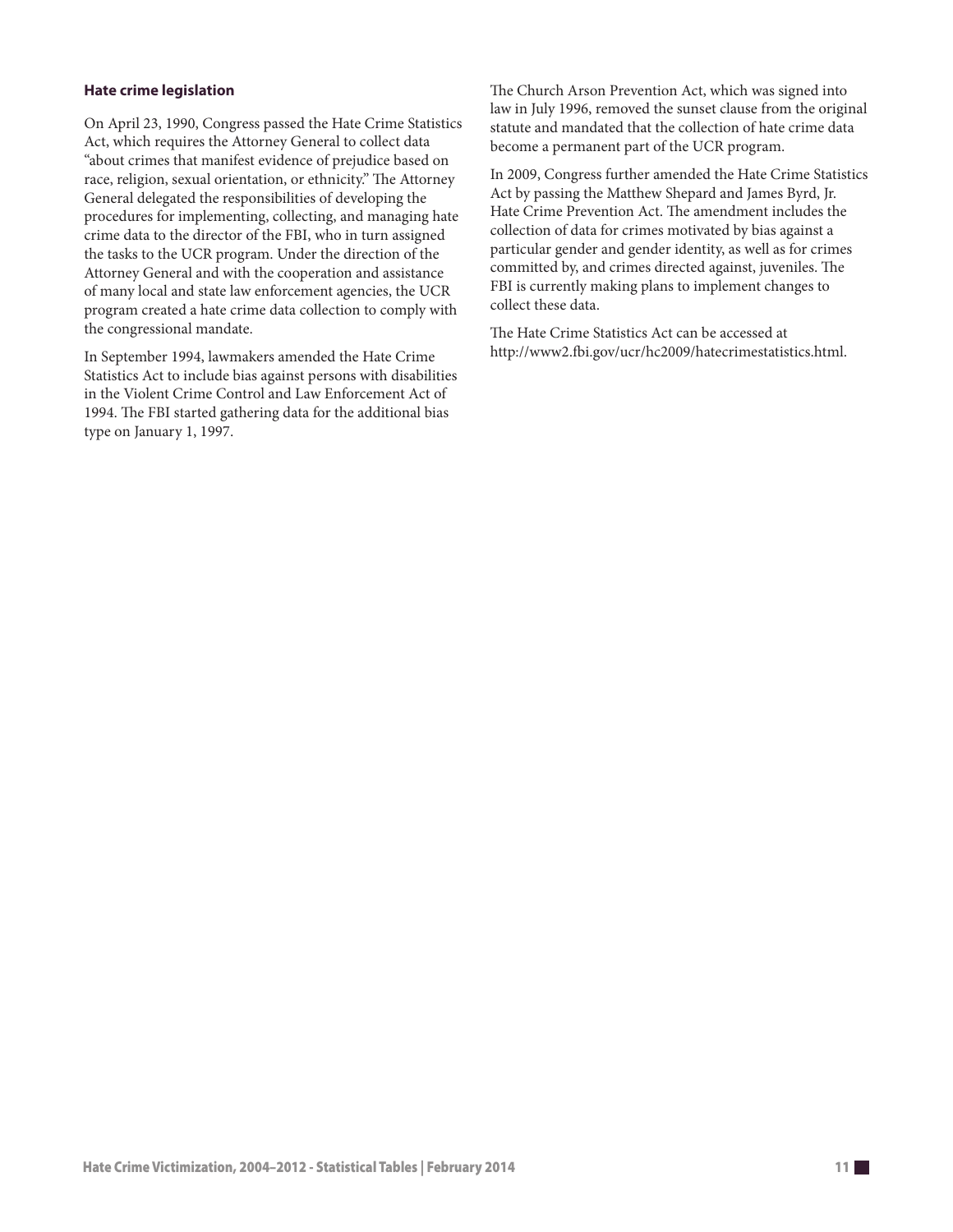#### Appendix table 1

#### **Estimates and standard errors for figure 1: Violent hate crime victimizations reported and not reported to police, 2004–2012**

|      |       | Rate of violent hate crime* |                       | <b>Standard error</b> |                           |                       |  |
|------|-------|-----------------------------|-----------------------|-----------------------|---------------------------|-----------------------|--|
| Year | Total | Not reported<br>to police   | Reported<br>to police | Total                 | Not reported<br>to police | Reported<br>to police |  |
| 2004 | 0.9   | 0.5                         | 0.4                   | 0.1                   | 0.1                       | 0.1                   |  |
| 2005 | 0.8   | 0.4                         | 0.4                   | 0.1                   | 0.1                       | 0.1                   |  |
| 2006 | 0.9   | 0.5                         | 0.4                   | 0.1                   | 0.1                       | 0.1                   |  |
| 2007 | 1.0   | 0.5                         | 0.4                   | 0.1                   | 0.1                       | 0.1                   |  |
| 2008 | 1.0   | 0.5                         | 0.4                   | 0.1                   | 0.1                       | 0.1                   |  |
| 2009 | 1.1   | 0.6                         | 0.4                   | 0.2                   | 0.1                       | 0.1                   |  |
| 2010 | 1.0   | 0.7                         | 0.3                   | 0.2                   | 0.1                       | 0.1                   |  |
| 2011 | 0.8   | 0.6                         | 0.2                   | 0.1                   | 0.1                       | 0.1                   |  |
| 2012 | 1.0   | 0.6                         | 0.3                   | 0.1                   | 0.1                       | 0.1                   |  |

Note: Detail may not sum to total due to rounding and missing data.

\*Per 1,000 persons age 12 or older.

Source: Bureau of Justice Statistics, National Crime Victimization Survey, 2003–2012.

#### Appendix table 2 **Population and total criminal victimization counts, 2004–2012**

| U.S. resident population |  |
|--------------------------|--|
| Persons age              |  |

|                   |             |             |            | <b>Total criminal victimizations</b> |                       |
|-------------------|-------------|-------------|------------|--------------------------------------|-----------------------|
|                   | Persons age |             |            |                                      |                       |
| Year              | 12 or older | Households  | Alla       | Violent <sup>b</sup>                 | Property <sup>c</sup> |
| 2004              | 240,504,850 | 114,956,250 | 27,012,660 | 7,202,560                            | 19,593,620            |
| 2005              | 243,104,500 | 116,437,690 | 26,097,760 | 6,836,930                            | 19,034,070            |
| 2006              | 245,869,190 | 117,479,100 | 27,184,240 | 7,689,110                            | 19,293,790            |
| 2007              | 248,788,980 | 118,680,960 | 27,037,130 | 7,622,310                            | 19,215,320            |
| 2008              | 251,293,700 | 120,322,300 | 24,699,350 | 6,603,830                            | 17,897,050            |
| 2009              | 253,174,070 | 121,734,360 | 22,933,870 | 6,031,350                            | 16,750,320            |
| 2010              | 255,033,770 | 122,606,410 | 21,255,680 | 5,302,610                            | 15,817,290            |
| 2011 <sup>d</sup> | 256,752,090 | 122,961,860 | 21,763,690 | 5,374,250                            | 16,237,380            |
| 2012              | 259,769,280 | 124,479,520 | 24,830,300 | 6,327,560                            | 18,343,060            |

Note: Estimates were based on 2-year rolling averages centered on the most recent year. Numbers rounded to the nearest ten.

aIncludes violent crimes, personal larceny, and household property crimes.

bIncludes rape or sexual assault, robbery, aggravated assault, and simple assault. cIncludes burglary, motor vehicle theft, and other theft.

<sup>d</sup>Due to a revision in the public use file, 2011 victimization counts vary slightly from previous publications.

Source: Bureau of Justice Statistics, National Crime Victimization Survey, 2003–2012.

#### Appendix table 3 **Standard errors for table 1: Hate crime victimizations, 2004–2012**

|      | <b>Total hate crimes</b> |                                    | <b>Violent hate crimes</b> |      |                                            | <b>Property hate crimes</b> |                          |                                             |
|------|--------------------------|------------------------------------|----------------------------|------|--------------------------------------------|-----------------------------|--------------------------|---------------------------------------------|
| Year | <b>Number</b>            | Percent of total<br>victimizations | <b>Number</b>              | Rate | Percent of total<br>violent victimizations | <b>Number</b>               | Rate                     | Percent of total<br>property victimizations |
| 2004 | 38,150                   | 0.1%                               | 33,292                     | 0.1  | 0.3%                                       | 16,218                      | 0.1                      | 0.1%                                        |
| 2005 | 36,153                   | 0.1                                | 33,915                     | 0.1  | 0.4                                        | 9.299                       | 0.1                      |                                             |
| 2006 | 36,840                   | 0.1                                | 35,175                     | 0.1  | 0.3                                        | 7,375                       | $\overline{\phantom{a}}$ |                                             |
| 2007 | 39,039                   | 0.1                                | 36,798                     | 0.1  | 0.3                                        | 10,435                      | 0.1                      |                                             |
| 2008 | 45,320                   | 0.1                                | 42,750                     | 0.1  | 0.5                                        | 10,321                      | 0.1                      |                                             |
| 2009 | 61,025                   | 0.2                                | 58,627                     | 0.2  | 0.7                                        | 8,907!                      | 0.1                      |                                             |
| 2010 | 54,876                   | 0.2                                | 52,530                     | 0.2  | 0.7                                        | 9.133!                      | 0.1                      |                                             |
| 2011 | 42,840                   | 0.2                                | 39,880                     | 0.1  | 0.6                                        | 10,119                      | 0.1                      |                                             |
| 2012 | 48,156                   | 0.1                                | 44,941                     | 0.1  | 0.5                                        | 12.029                      | 0.1                      |                                             |

-- Less than 0.05 or 0.05%.

! Interpret with caution; estimate based on 10 or fewer cases, or the coefficient of variation is greater than 50%.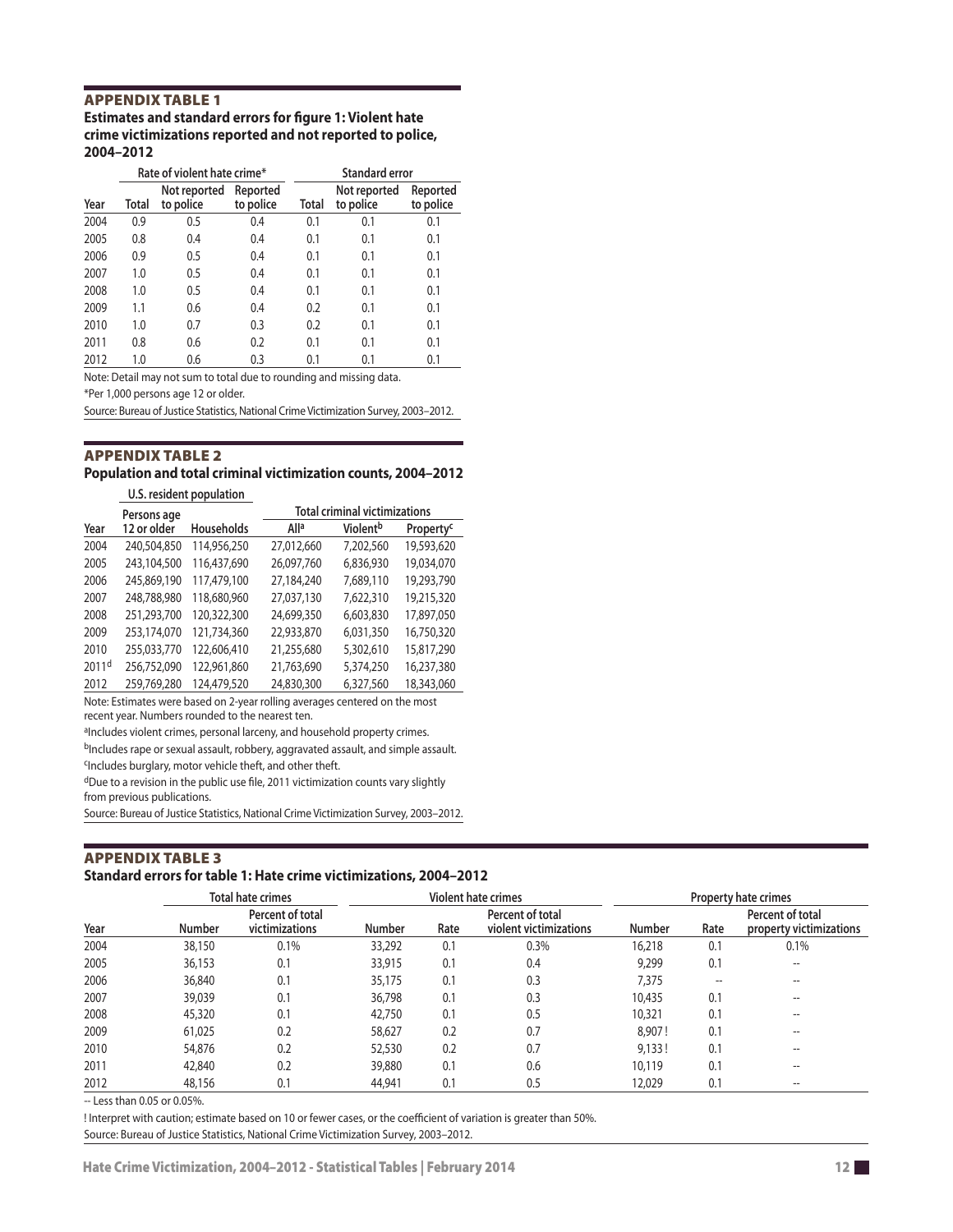#### Appendix table 4 **Standard errors for table 2: Victims' perceptions of offender bias in hate crimes, 2004, 2011, and 2012**

| Offender bias             | 2004 | 2011 | 2012 |
|---------------------------|------|------|------|
| Ethnicity                 | 3.7% | 5.2% | 5.1% |
| Race                      | 4.5  | 5.9  | 5.1  |
| Association               | 3.8  | 5.7  | 4.7  |
| Religion                  | 2.6  | 4.8  | 4.4  |
| Gender                    | 2.9  | 4.8  | 4.3  |
| Sexual orientation        | 3.7  | 4.3! | 3.2  |
| <b>Disability</b>         | 2.7  | 4.5  | 2.8  |
| Perceived characteristics | 3.5  | 3.8! | 2.3! |

! Interpret with caution; estimate based on 10 or fewer cases, or the coefficient of variation is greater than 50%.

Source: Bureau of Justice Statistics, National Crime Victimization Survey, 2003–2012.

#### Appendix table 5 **Standard errors for table 3: Hate and nonhate crime victimizations, by type of crime, 2004, 2011, and 2012**

|                                                                                       | 2004 |              | 2011 |              | 2012 |              |
|---------------------------------------------------------------------------------------|------|--------------|------|--------------|------|--------------|
| Type of crime                                                                         |      | Hate Nonhate |      | Hate Nonhate |      | Hate Nonhate |
| Violent                                                                               | 3.8% | 0.6%         | 3.7% | 1.1%         | 3.2% | 0.9%         |
| Serious violent crime                                                                 | 3.2  | 0.3          | 5.0  | 0.6          | 4.3  | 0.5          |
| Simple assault                                                                        | 4.6  | 0.5          | 5.7  | 0.9          | 4.9  | 0.7          |
| Property                                                                              | 3.6% | 0.6%         | 3.1% | 0.7%         | 2.8% | 0.7%         |
| Source: Bureau of Justice Statistics, National Crime Victimization Survey, 2003-2012. |      |              |      |              |      |              |

#### Appendix table 6

**Standard errors for table 4: Presence of weapons and injuries sustained in violent hate and nonhate crime victimizations, 2004–2012**

|      |      | Presence of weapon | Any injury sustained |         |  |
|------|------|--------------------|----------------------|---------|--|
| Year | Hate | Nonhate            | Hate                 | Nonhate |  |
| 2004 | 4.3% | 0.9%               | 4.0%                 | 1.0%    |  |
| 2005 | 4.2! | 1.0                | 4.3                  | 1.1     |  |
| 2006 | 4.3  | 1.0                | 5.2                  | 1.0     |  |
| 2007 | 4.2  | 1.0                | 4.5                  | 1.1     |  |
| 2008 | 4.5  | 1.2                | 4.2                  | 1.3     |  |
| 2009 | 5.9  | 1.7                | 4.7                  | 1.9     |  |
| 2010 | 5.5  | 1.7                | 3.6                  | 2.0     |  |
| 2011 | 5.0  | 1.6                | 4.7                  | 1.7     |  |
| 2012 | 4.3  | 1.3                | 4.0                  | 1.4     |  |

! Interpret with caution; estimate based on 10 or fewer cases, or the coefficient of variation is greater than 50%.

Source: Bureau of Justice Statistics, National Crime Victimization Survey, 2003–2012.

#### Appendix table 7

#### **Standard errors for table 5: Hate crime victimizations reported to police, 2004, 2011, and 2012**

|                         | Total |      |           | Violent |           |          |  |
|-------------------------|-------|------|-----------|---------|-----------|----------|--|
|                         | 2004  | 2011 | 2012      | 2004    | 2011      | 2012     |  |
| Reported                | 4.5%  | 4.8% | 4.7%      | 5.0%    | 5.1%      | 4.9%     |  |
| By victim               | 3.9   | 3.9  | 4.0       | 3.5     | 4.1       | 4.1      |  |
| By someone else         | 3.6   | 2.9  | 3.0       | 4.4     | 3.2       | 3.2      |  |
| Not reported            | 4.6%  | 5.3% | 5.1%      | 5.1%    | 5.6%      | 5.3%     |  |
| <b>Complaint signed</b> | 3.0%  | 3.3% | 3.1%      | 3.7%    | 3.6%      | 3.4%     |  |
| Arrest made             | 2.5%  | 2.3% | $1.8\%$ ! | 3.2%    | $2.4\%$ ! | $1.9%$ ! |  |

! Interpret with caution; estimate based on 10 or fewer cases, or the coefficient of variation is greater than 50%.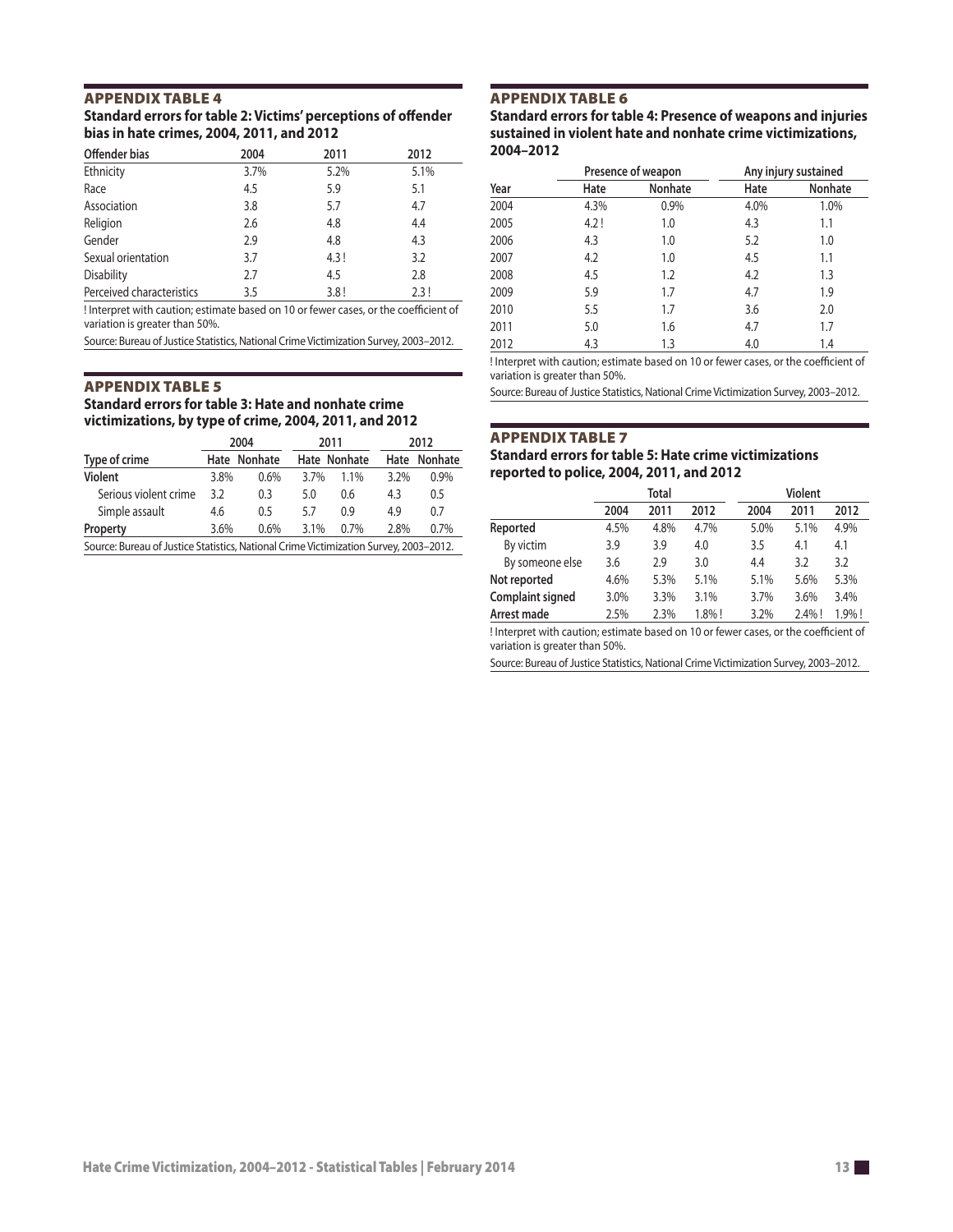#### Appendix table 8 **Standard errors for table 6: Characteristics of violent hate crime victims, 2004, 2011, and 2012**

|                        |      | Percent |      |      | Rate |      |
|------------------------|------|---------|------|------|------|------|
| Victim characteristic  | 2004 | 2011    | 2012 | 2004 | 2011 | 2012 |
| Sex                    |      |         |      |      |      |      |
| Male                   | 5.0% | 6.1%    | 5.3% | 0.2  | 0.2  | 0.2  |
| Female                 | 5.0  | 6.0     | 5.3  | 0.1  | 0.1  | 0.2  |
| Race/Hispanic origin   |      |         |      |      |      |      |
| White                  | 4.5% | 6.0%    | 5.3% | 0.1  | 0.1  | 0.1  |
| Black/African American | 1.8! | 3.7!    | 3.3  | 0.1! | 0.3! | 0.3  |
| Hispanic/Latino        | 3.8  | 3.5     | 4.7  | 0.3  | 0.2  | 0.4  |
| Other                  | 2.2! | 3.3!    | 2.1! | 0.4! | 0.4! | 0.3! |
| Age                    |      |         |      |      |      |      |
| $12 - 17$              | 4.8% | 5.0%    | 4.3% | 0.5  | 0.5  | 0.6  |
| $18 - 24$              | 4.0  | 3.2     | 4.2  | 0.4  | 0.2  | 0.5  |
| $25 - 34$              | 3.5  | 5.7     | 3.1  | 0.2  | 0.4  | 0.2  |
| $35 - 49$              | 4.3  | 4.3     | 4.0  | 0.2  | 0.2  | 0.2  |
| $50 - 64$              | 2.8  | 3.4     | 4.1  | 0.1  | 0.1  | 0.2  |
| 65 or older            | 1.1! | 1.1!    | 0.9! | 0.1! | 0.1! | 0.1! |
| Household income       |      |         |      |      |      |      |
| \$24,999 or less       | 4.8% | 5.8%    | 4.8% | 0.3  | 0.4  | 0.4  |
| \$25,000-\$49,999      | 4.3  | 4.0     | 3.5  | 0.2  | 0.2  | 0.2  |
| \$50,000 or more       | 4.5  | 4.4     | 5.1  | 0.1  | 0.1  | 0.2  |
| Not reported           | 3.8  | 5.2     | 3.6  | 0.2  | 0.2  | 0.2  |

! Interpret with caution; estimate based on 10 or fewer cases, or the coefficient of variation is greater than 50%.

Source: Bureau of Justice Statistics, National Crime Victimization Survey, 2003–2012.

#### Appendix table 9

#### **Standard errors for table 7: Characteristics of violent hate crime offenders as reported by victims, 2004, 2011, and 2012**

# Appendix table 10

**Offender characteristic 2004 2011 2012 Number of offenders** One 4.7% 6.1% 5.2% Two or more 4.5 6.0 4.9 Unknown 1.4! 0.6! 1.3! **Sex** Male 4.9% 6.0% 5.3% Female 4.5 4.9 3.6 Both male and female 1.6 ! 3.2 ! 2.5 ! Unknown 1.8 ! 1.3 ! 3.5 ! **Race** White 4.6% 6.1% 4.9% Black/African American 5.0 5.0 4.8 Other 3.8 2.2 ! 3.7 ! Various races 2.5 ! 2.6 ! 2.2 ! Unknown 2.3! 2.4! 3.1! **Age** 17 or younger 4.6% 4.8% 3.9% 18–29 4.0 5.3 3.3 30 or older 4.3 5.6 5.2 Two or more age groups 4.2 2.9! 3.0 Unknown 2.3! 2.4! 3.7! **Relationship to victim** Intimate/family/casual acquaintance 5.1% 6.1% 5.3% Stranger 5.0 5.6 5.2 Unknown 3.1! 2.4! 2.4! ! Interpret with caution; estimate based on 10 or fewer cases, or the coefficient of **Standard errors for table 8: Hate crime victimizations recorded by the NCVS and UCR, 2004–2012**

|                                                                                       | <b>NCVS</b>            |                    |  |  |  |  |
|---------------------------------------------------------------------------------------|------------------------|--------------------|--|--|--|--|
| Year                                                                                  | Not reported to police | Reported to police |  |  |  |  |
| 2004                                                                                  | 26,809                 | 24,716             |  |  |  |  |
| 2005                                                                                  | 25,442                 | 23,689             |  |  |  |  |
| 2006                                                                                  | 26,136                 | 24,519             |  |  |  |  |
| 2007                                                                                  | 28,894                 | 24,266             |  |  |  |  |
| 2008                                                                                  | 32,896                 | 27,174             |  |  |  |  |
| 2009                                                                                  | 44,352                 | 34,455             |  |  |  |  |
| 2010                                                                                  | 43,032                 | 25,336             |  |  |  |  |
| 2011                                                                                  | 35,142                 | 17,239             |  |  |  |  |
| 2012                                                                                  | 35,004                 | 24,399             |  |  |  |  |
| Source: Bureau of Justice Statistics, National Crime Victimization Survey, 2003–2012. |                        |                    |  |  |  |  |

variation is greater than 50%.